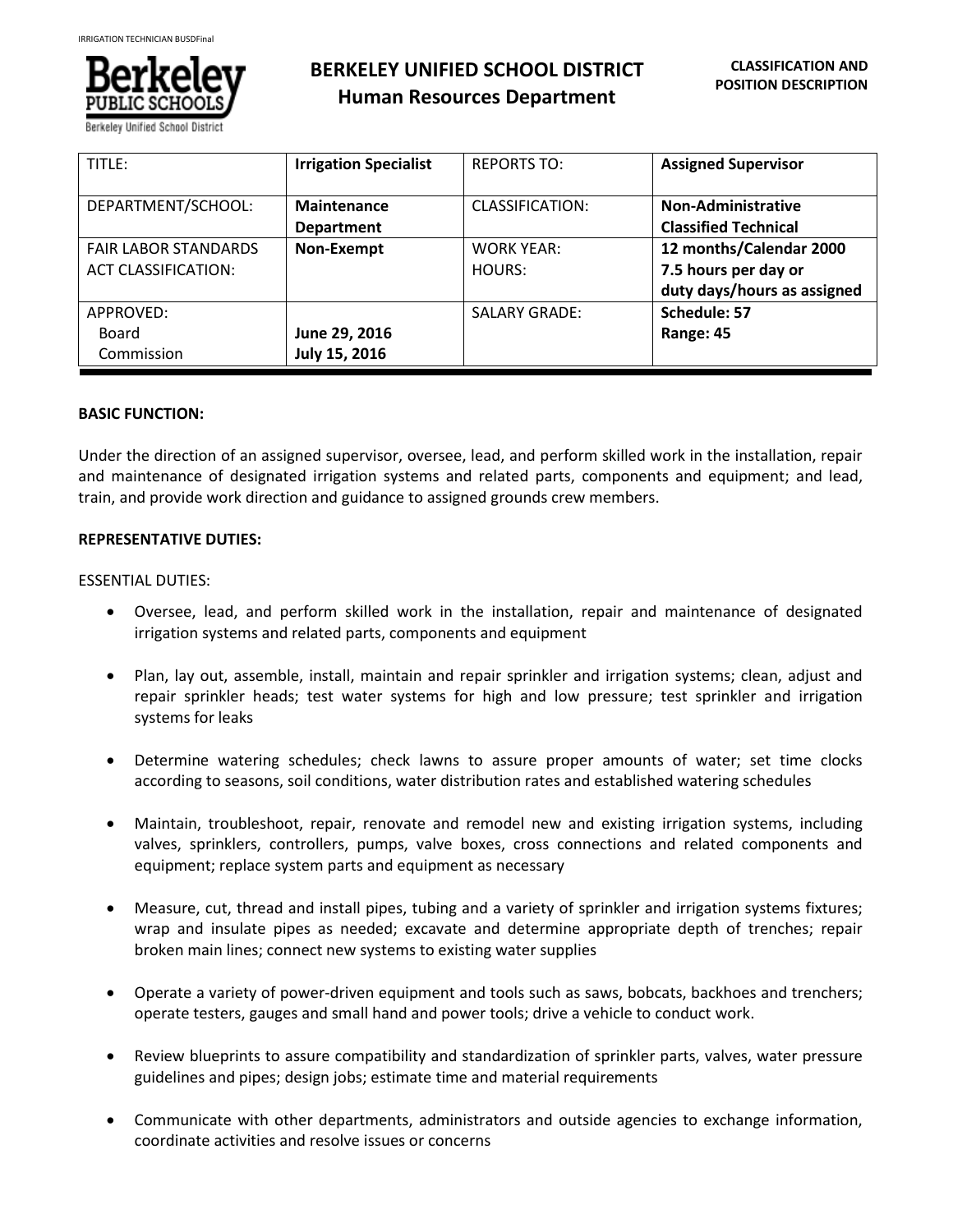- Research prices for parts, materials and equipment; recommend vendors; requisition needed parts and materials; recommend purchase of new equipment
- Maintain routine records related to assigned activities
- Oversee, lead, and perform a variety of grounds maintenance and gardening duties in the beautification of assigned grounds and landscaped areas

#### OTHER DUTIES:

Perform related duties as assigned

#### **KNOWLEDGE AND ABILITIES:**

#### KNOWLEDGE OF:

Procedures, methods, techniques, materials, supplies, tools and equipment used in the installation, repair and maintenance of sprinklers and irrigation systems

Building codes and other restrictions pertaining to sprinkler irrigation systems

Grounds, fields, plant, and tree maintenance

Proper operation of a variety of hand and power tools and heavy equipment related to the irrigation field

Principles, practices and maintenance of electronic controllers used in irrigation systems

Health and safety regulations

Proper lifting techniques

Oral and written communication skills

Interpersonal skills using tact, patience and courtesy

Basic record-keeping techniques

Shop math applicable to the assigned trade

#### ABILITY TO:

Oversee, lead and perform skilled work in the installation, repair and maintenance of designated irrigation systems and related parts, components and equipment

Interpret and work from blueprints, plans, schematic drawings and sketches

Inspect existing irrigation systems to assure proper operation

Estimate materials and supply needs

Operate a variety of hand and power tools and equipment

Requisition parts and supplies according to established guidelines

Meet schedules and time lines

Make mathematical calculations

Plan and lay out work

Observe health and safety regulations

Work independently with little direction

Communicate effectively both orally and in writing

Establish and maintain cooperative and effective working relationships with others

Maintain routine records related to work performed